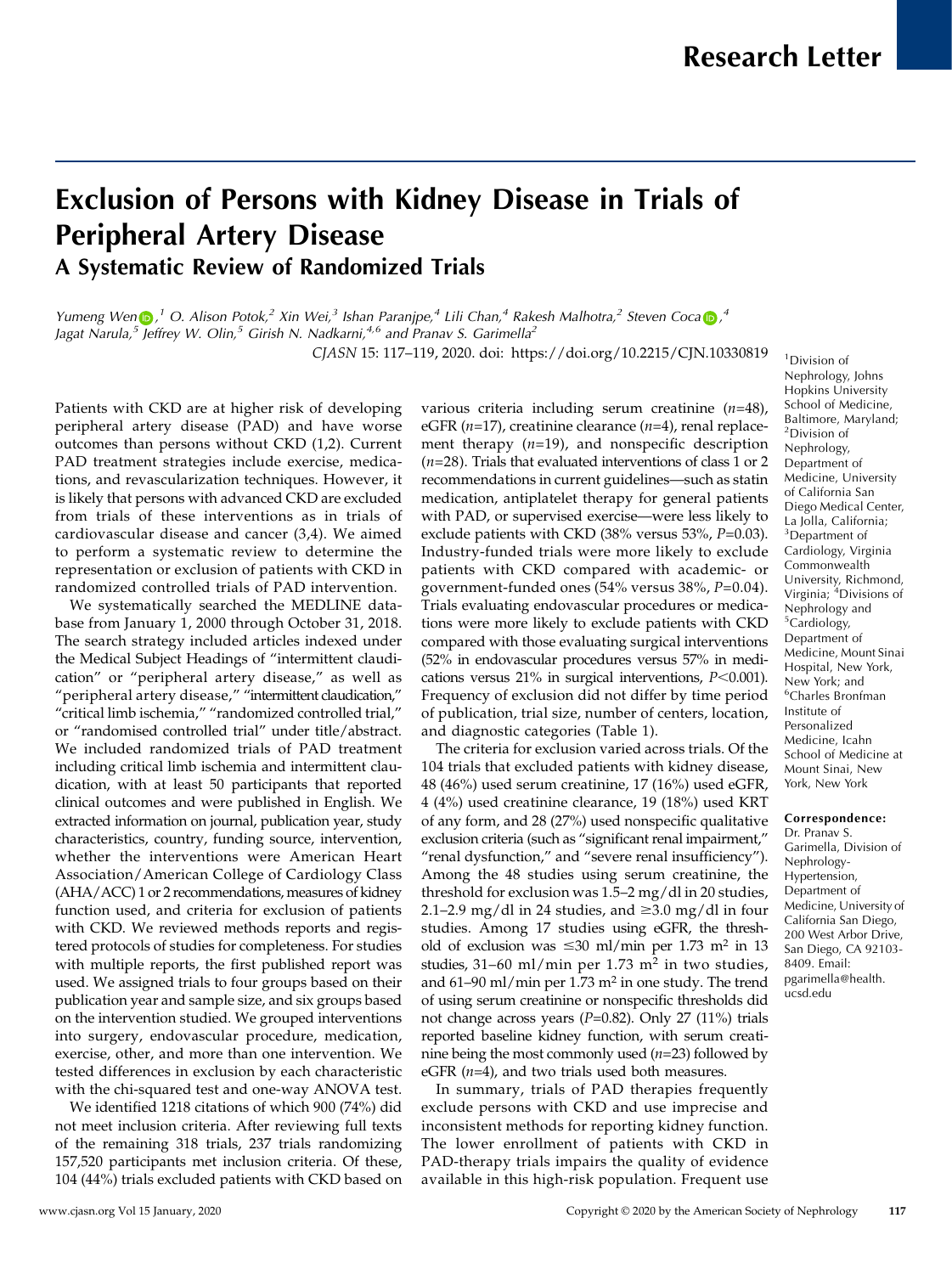| Table 1. Characteristics of peripheral artery disease trials |        |          |                                                                                                                         |           |
|--------------------------------------------------------------|--------|----------|-------------------------------------------------------------------------------------------------------------------------|-----------|
| Characteristics                                              | Trials | Patients | Explicit Exclusion of Kidney Disease Based<br>on Index Report, Methods Report of<br>Registered Protocol, Trials (% [N]) | $P$ Value |
| Overall                                                      | 237    | 157,520  | 104 (44%)                                                                                                               |           |
| Publication year                                             |        |          |                                                                                                                         | 0.16      |
| 2000-2004                                                    | 43     | 12,848   | 20 (47%)                                                                                                                |           |
| 2005-2009                                                    | 45     | 12,140   | 15(33%)                                                                                                                 |           |
| 2010-2014                                                    | 86     | 78,728   | 35 $(41\%)$                                                                                                             |           |
| 2015-2018                                                    | 63     | 53,804   | 34 (54%)                                                                                                                |           |
| Class 1/2 recommendation                                     |        |          |                                                                                                                         | 0.03      |
| Yes                                                          | 144    | 62,294   | 55 (38%)                                                                                                                |           |
| No                                                           | 93     | 95,226   | 49 (53%)                                                                                                                |           |
| Trial enrollment size                                        |        |          |                                                                                                                         | 0.47      |
| $50 - 99$                                                    | 76     | 5164     | 34 (45%)                                                                                                                |           |
| 100-499                                                      | 136    | 27,671   | 61(45%)                                                                                                                 |           |
| 500-999                                                      | 12     | 8601     | $6(50\%)$                                                                                                               |           |
| >1000                                                        | 13     | 116,084  | 3(23%)                                                                                                                  |           |
| <b>Sites</b>                                                 |        |          |                                                                                                                         | 0.19      |
| Single center                                                | 72     | 8261     | 27 (38%)                                                                                                                |           |
| Multicenter                                                  | 165    | 149,259  | 77 (47%)                                                                                                                |           |
| Location                                                     |        |          |                                                                                                                         | 0.68      |
| United States/Canada                                         | 82     | 128,373  | 39 (48%)                                                                                                                |           |
| Europe                                                       | 132    | 25,412   | 56 (42%)                                                                                                                |           |
| Other (Asia, Australia, South America)                       | 23     | 3735     | $9(39\%)$                                                                                                               |           |
| <b>Funding source</b>                                        |        |          |                                                                                                                         | 0.04      |
| Academic grant/government                                    | 61     | 10,143   | 23 (38%)                                                                                                                |           |
| Industry                                                     | 90     | 132,846  | 49 (54%)                                                                                                                |           |
| Both                                                         | 20     | 3132     | $10(50\%)$                                                                                                              |           |
| Not specified                                                | 66     | 11,399   | 22(33%)                                                                                                                 |           |
| Diagnostic category                                          |        |          |                                                                                                                         | 0.57      |
| Critical limb ischemia                                       | 31     | 5517     | 11 $(36%)$                                                                                                              |           |
| Intermittent claudication                                    | 114    | 29,406   | 55 (48%)                                                                                                                |           |
| All PAD                                                      | 39     | 90,728   | $16(41\%)$                                                                                                              |           |
| Other <sup>a</sup>                                           | 53     | 31,869   | 22(42%)                                                                                                                 |           |
| Specific therapeutic class                                   |        |          |                                                                                                                         | < 0.001   |
| Surgery                                                      | 14     | 2844     | 3(21%)                                                                                                                  |           |
| Endovascular                                                 | 65     | 10,356   | 34 (52%)                                                                                                                |           |
| Exercise                                                     | 28     | 2947     | 8(29%)                                                                                                                  |           |
| Medication                                                   | 90     | 134,385  | 51 (57%)                                                                                                                |           |
| Other <sup>b</sup>                                           | 30     | 4647     | $6(20\%)$                                                                                                               |           |
| More than one intervention                                   | 10     | 2341     | $2(20\%)$                                                                                                               |           |

PAD, peripheral artery disease.

a Other: atherosclerotic disease including patients with PAD, patients with PAD who undergo procedure without specifying clinical presentation.

<sup>b</sup>Other: gene therapy, stem cell therapy, smoking cessation, ultrasound therapy, external beam radiation, phlebotomy, dressing, suture, pneumatic compression, psychologic intervention, remoteischemic preconditioning, brachytherapy, negative pressure wound therapy, ultrasound-guided stent delivery.

of creatinine rather than the guideline-recommended use of eGFR complicates the interpretation of true kidney function and thus patients with mild CKD may be excluded.

We acknowledge several limitations. First, we limited the search to studies published between 2000 and 2018. Given prior data showing that inclusion of persons with CKD in clinical trials has only modestly improved over time, inclusion of older data would only strengthen our case (5). Secondly, we limited our search to trials randomizing .50 patients. Smaller trials may have been more likely to include patients with CKD. However, our results showed consistent rates of exclusion across sample size.

Our findings emphasize the need for inclusion of patients with CKD in future PAD trials and the use of eGFR rather than serum creatinine as a method to quantify kidney function. We encourage future studies to include assessment of efficacy and safety related to therapy based on kidney function, and to evaluate the outcomes among patients with CKD. These recommendations will provide evidence to improve PAD care in CKD.

#### Acknowledgments

Dr. Garimella, Dr. Nadkarni, Dr. Potok, and Dr.Wen designed the study. Dr. Garimella, Dr. Nadkarni, Dr. Potok, Dr.Wei, and Dr.Wen did the literature search, abstract screening, and full-text screen. Dr.Wendid the statistical analysis.Dr.Chan,Dr.Coca,Dr.Garimella, Dr. Malhotra, Dr. Nadkarni, Dr. Narula, Dr. Olin, Dr. Paranjpe, Dr. Potok, Dr. Wei, and Dr. Wen drafted and revised the manuscript. All authors approved the final version of the manuscript.

# **Disclosures**

Dr. Coca reports receiving personal fees from Bayer, CHF Solutions, Goldfinch Bio, InRegen, Janssen, pulseData, Quark, Relypsa, RenalytixAI, and Takeda, all outside of the submitted work; owning